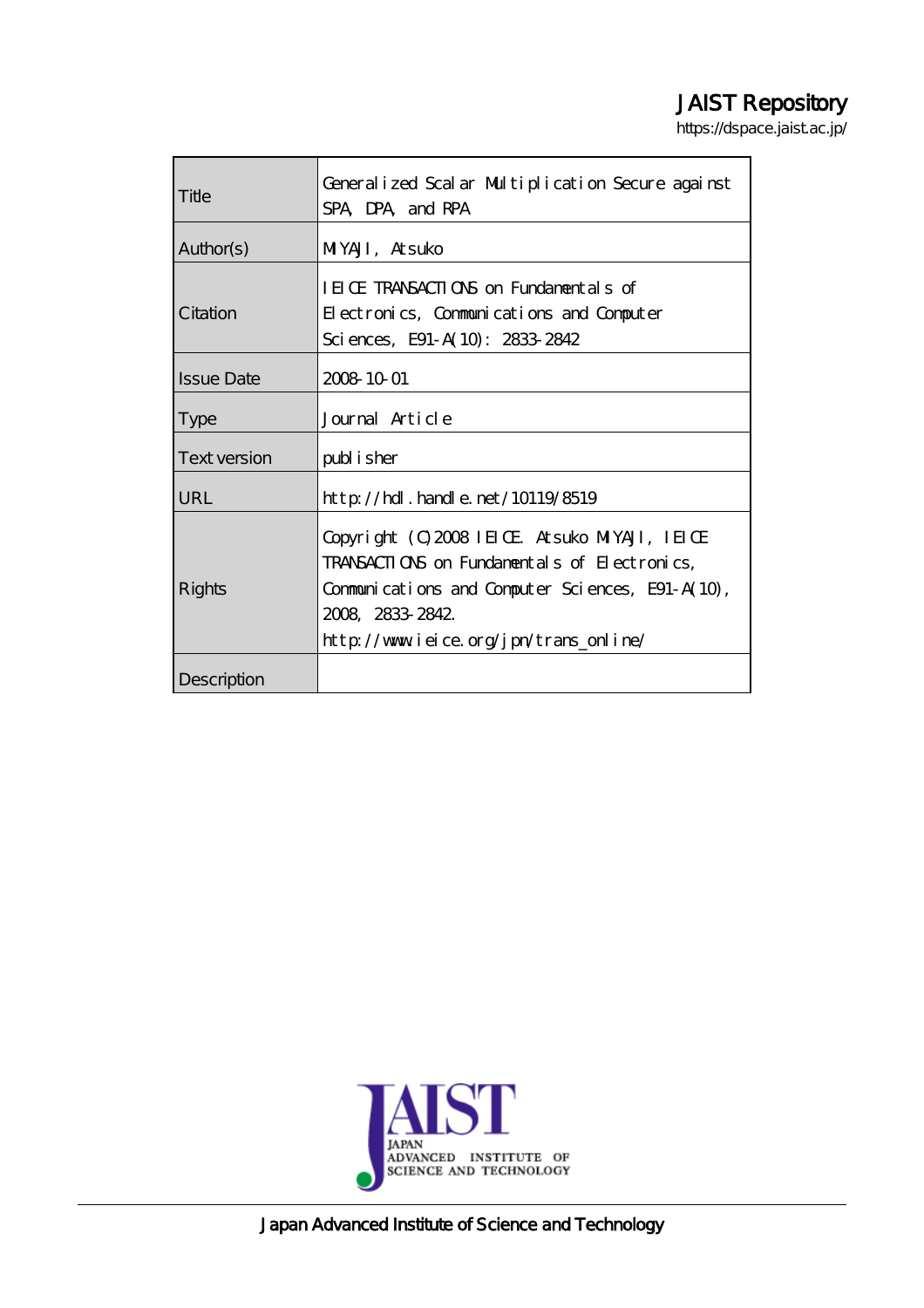## **Generalized Scalar Multiplication Secure against SPA, DPA, and RPA**<sup>∗</sup>

**Atsuko MIYAJI**†a)**,** *Member*

**SUMMARY** In the execution on a smart card, elliptic curve cryptosystems have to be secure against side channel attacks such as the simple power analysis (SPA), the differential power analysis (DPA), and the refined power analysis (RPA), and so on. MMM-algorithm proposed by Mamiya, Miyaji, and Morimoto is a scalar multiplication algorithm secure against SPA, DPA, and RPA, which can decrease the computational complexity by increasing the size of a pre-computed table. However, it provides only 4 different cases of pre-computed tables. From the practical point of view, a wider range of time-memory tradeoffs is usually desired. This paper generalizes MMM-algorithm to improve the flexibility of tables as well as the computational complexity. Our improved algorithm is secure, efficient and flexible for the storage size.

*key words: elliptic curve scalar multiplication, ZPA, RPA, DPA, SPA*

#### **1. Introduction**

**Elliptic Curve Cryptosystems:** The elliptic curve cryptosystem (ECC) chosen appropriately can offer efficient public key cryptosystems [1]. Thus, elliptic curve cryptosystems have been desired in various application such as a smart card, whose memory storage and CPU power are very limited. The efficiency of elliptic curve cryptosystems depends on the implementation of scalar multiplication *kP* for a secret key *k* and an elliptic-curve point *P*.

**Side Channel Attacks on ECC:** Side channel attacks monitor power consumption and even exploit the leakage information related to power consumption to reveal bits of a secret key *k* although *k* is hidden inside a smart card [1]. There are two types of power analysis, the simple power analysis (SPA) and the differential power analysis (DPA). SPA makes use of such an instruction performed during a scalar multiplication that depends on the data being processed. DPA uses correlation between power consumption and specific key-dependent bits. The refined power analysis (RPA) over ECC is one of DPA, which exploits a special point with a zero value such as  $(0, y)$  or  $(x, 0)$  and reveals a secret key [10]. RPA is also called a Goubin-type attack. Not all elliptic curves are vulnerable against RPA, but some curves in [23] are vulnerable against these attacks. There exist countermeasures against SPA, DPA, and RPA in

†The author is with Japan Advanced Institute of Science and Technology, Nomi-shi, 923-1292 Japan.

a) E-mail: miyaji@jaist.ac.jp

DOI: 10.1093/ietfec/e91–a.10.2833

[4], [17], [21]. This paper revisits the algorithm proposed by Mamiya, Miyaji, and Morimoto [17], which is called

MMM-algorithm<sup>\*\*</sup>, here. **Overview of MMM-algorithm:** MMM-algorithm uses a random initial point (RIP) *R*, computes  $kP + R$  by dividing a scalar  $k$  into  $h \times 1$  blocks with a table of pre-computed points based on the blocks, subtracts *R* from a result, and, finally, gets  $kP$ , where  $kP + R$  is computed from left to right without any branch instruction dependent on the data being processed. A random initial point at each execution of *kP* makes it impossible for an attacker to control a point *P* as he needs since any point or register used in addition formulae is different at each execution. Thus, MMM-algorithm is not only secure against SPA, DPA, and RPA but also efficient scalar multiplication with a precomputed table. However, it provides only 4 available tables of 9, 15, 27, or 51 field elements in a 160-bit elliptic curve∗∗∗. Note that MMMalgorithm with a table of 51 field elements is the most efficient in a 160-bit elliptic curve even if more memory space is allowed to use. From the practical point of view, the memory space allowed to use or the time complexity required for cryptographic functions depends on each individual application. Thus, in some application, MMM-algorithm might not be the best.

**Our Contribution:** In this paper, we generalize MMMalgorithm by dividing a scalar  $k$  into  $h \times v$  blocks and optimize the computation method of  $kP+R$  to improve flexibility of tables as well as computational complexity, while being secure against SPA, DPA, and RPA. It is called Generalized MMM-algorithm in this paper, GMMM-algorithm in short. We also analyze the computational complexity of GMMMalgorithm theoretically. Furthermore, we explore best combination of coordinates between affine, (modified) Jacobian, mixed coordinate[9], etc based on the latest addition formulae [3] for each division  $h \times v$  of GMMM-algorithm according as the ratio of *I*/*M*, where *I*/*M* represents the ratio of complexity of modular inversion against modular multiplication. We also present the iterated-doubling algorithm for the latest Jacobian coordinate, which is used for our estimation. As a result, even in the same division as MMMalgorithm, our optimization on coordinates can reduce the computational and memory complexity since such optimization was not investigated in MMM-algorithm [17]. In facts,

Manuscript received February 4, 2008.

Manuscript revised April 21, 2008.

A preliminary version was presented at ICISC 2007. This study is partly supported by Grant-in-Aid for Scientific Research (B), 17300002 and Yazaki Memorial Foundation for Science and Technology.

<sup>&</sup>lt;sup>\*</sup>\*In their paper, MMM-algorithm is called BRIP or EBRIP.<br><sup>\*\*\*</sup>More precisely, it uses 3, 5, 9, 17 elliptic-curve points in Jacobian coordinates.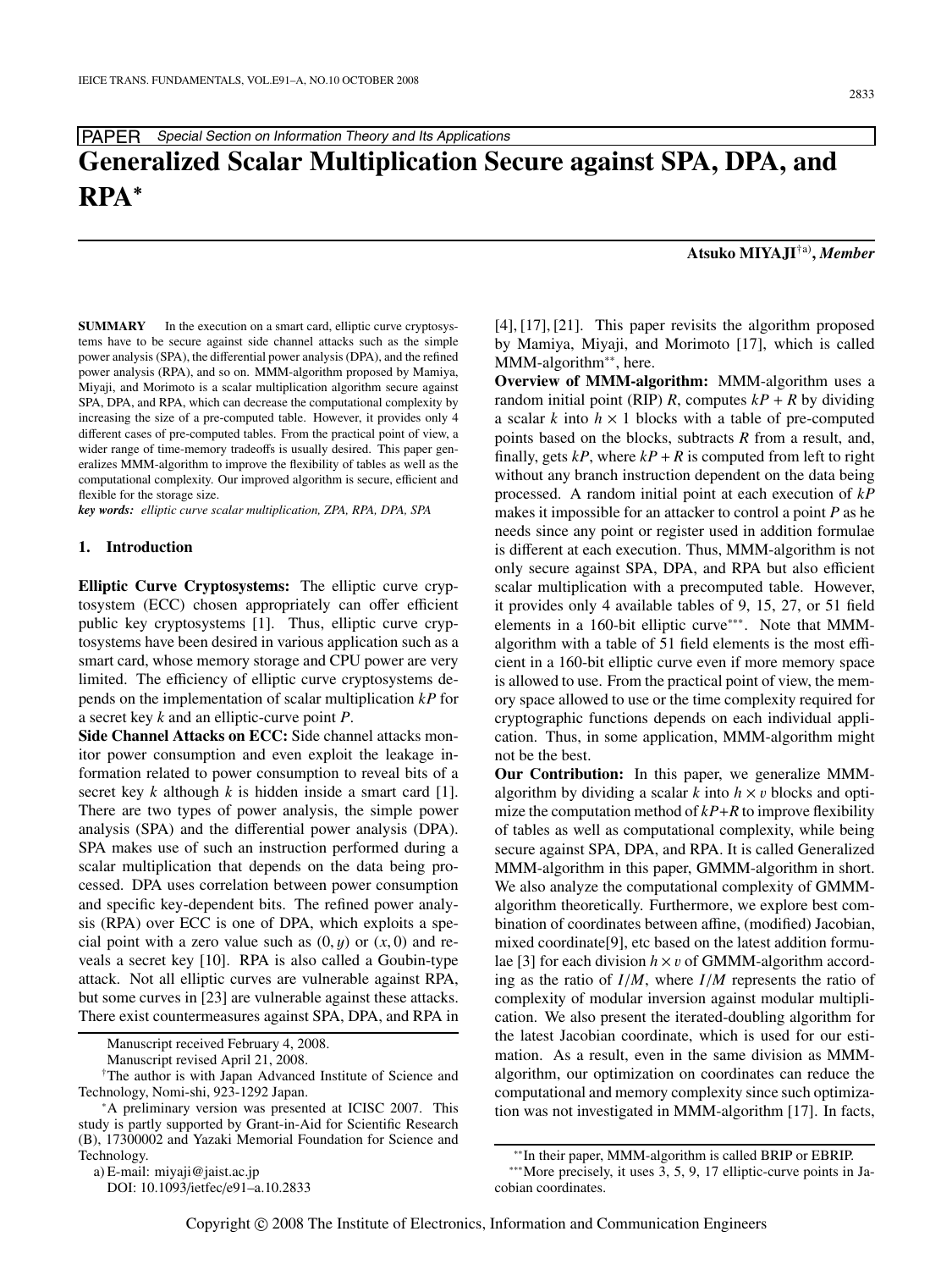GMMM-algorithm with a table of 7 or 35 field elements can reduce the computational complexity of MMM-algorithm with a table of 9 or 51 field elements by 19.7% or 13.4% over for the range of *I*/*M* between 4 and 11, respectively; and GMMM-algorithm with a table of only 19 field elements can work faster than MMM-algorithm with a table of 51 field elements under the above range of *I*/*M*. Thus, GMMM-algorithm is significantly efficient and flexible even when the storage available is very small or rather large.

This paper is organized as follows. Section 2 summarizes the known facts on elliptic curves and also reviews MMM-algorithm. Section 3 presents our GMMMalgorithm and analyzes the computational complexity theoretically. Section 4 extends GMMM-algorithm with two divisions. Section 5 compares our results with the previous results.

## **2. Preliminaries**

This section summarizes some facts of elliptic curves such as coordinate systems and side channel attacks against elliptic curves, which refers to [1], [9].

## 2.1 Elliptic Curve

Let  $\mathbb{F}_p$  be a finite field, where  $p > 3$  is a prime. The Weierstrass form of an elliptic curve over  $\mathbb{F}_p$  in affine coordinates is described as

$$
E/\mathbb{F}_p: y^2 = x^3 + ax + b \ (a, b \in \mathbb{F}_p, 4a^3 + 27b^2 \neq 0).
$$

The set of all points  $P = (x, y) \in \mathbb{F}_p \times \mathbb{F}_p$  satisfying *E* with the point at infinity O, denoted by  $E(\mathbb{F}_p)$ , forms an abelian group. Let  $P_1 = (x_1, y_1)$  and  $P_2 = (x_2, y_2)$  be two points on  $E(\mathbb{F}_p)$  and  $P_3 = P_1 + P_2 = (x_3, y_3)$  be the sum. Then the addition formula Add (resp. doubling Dbl) in affine coordinate can be described by three modules of  $\text{Add}_{p}(P_1, P_2)$ , Add<sub>I</sub>( $\alpha$ ), and Add<sub>NI</sub>( $P_1$ ,  $P_2$ ,  $\lambda$ ) (resp. DbI<sub>p</sub>( $P_1$ ), DbI<sub>I</sub>( $\alpha$ ) and  $\text{DbI}_{\text{NI}}(P_1, \lambda)$  as in [20]. Each module means preparation for 1 inversion, computation of 1 inversion and computation without inversion, respectively. Then the addition formulae are given as follows.

| Add( $P_1, P_2$ ) ( $P_1 \neq \pm P_2$ )    |           |           |                            |                           |  |
|---------------------------------------------|-----------|-----------|----------------------------|---------------------------|--|
| $\mathsf{Add}_{p}(P_1, P_2)$ :              |           | $\alpha$  | =                          | $x_2 - x_1$               |  |
| Add <sub><math>(x)</math></sub> :           |           | $\lambda$ | $=$                        | T                         |  |
| Add <sub>NI</sub> $(P_1, P_2, \lambda)$ :   |           | $\gamma$  | $=$                        | $(y_2-y_1)\lambda$        |  |
|                                             |           | $x_3$     | $=$ $-$                    | $y^2 - x_1 - x_2$         |  |
|                                             |           | $y_3$     | $=$                        | $\gamma(x_1 - x_3) - y_1$ |  |
| $Dbl(P_1)$                                  |           |           |                            |                           |  |
| $\mathsf{Dbl}_p(P_1)$ :                     | $\alpha$  | $=$       | $2u_1$                     |                           |  |
| $Dbl_{I}(\alpha)$ :                         | $\lambda$ | $=$       | $\overline{1}$<br>$\alpha$ |                           |  |
| $\mathsf{Dbl}_{\mathsf{NI}}(P_1,\lambda)$ : | $\gamma$  | $=$       |                            | $(3x_1^2 + a)\lambda$     |  |
|                                             | $x_3$     | $=$       |                            | $y^2 - 2x_1$              |  |
|                                             | $y_3$     |           |                            | $\gamma(x_1 - x_3) - y_1$ |  |

Let us denote the computational complexity of an addition (resp. a doubling) by  $t(\mathcal{A} + \mathcal{A})$  (resp.  $t(2\mathcal{A})$ ) in affine coordinate and multiplication (resp. inversion, resp. squaring) in  $\mathbb{F}_p$  by *M* (resp. *I*, resp. *S*), where  $\mathcal{A}$  means affine coordinates. For simplicity, it is usual to neglect addition, subtraction, and multiplication by small constant in  $\mathbb{F}_p$  to discuss the computation amount. Then we see that  $t(\mathcal{A}+\mathcal{A})=I+2M+S$  and  $t(2\mathcal{A})=I+2M+2S$ . For the sake of convenience, let us denote the computational complexity of  $\text{Add}_{p}$  and  $\text{Add}_{N1}$  (resp.  $\text{Dbl}_{p}$  and  $\text{Dbl}_{N1}$ ) by  $t(A+A)_{nI}$  (resp.  $t(2A)_{nl}$ , which represents the total computational complexity of an addition (resp. doubling) without inversion.

Both addition and doubling formulae in affine coordinate need one inversion over  $\mathbb{F}_p$ , which is more expensive than multiplication over  $\mathbb{F}_p$ . Affine coordinate is transformed into Jacobian coordinate, where the inversion is free. We set  $x = X/Z^2$  and  $y = Y/Z^3$ , giving the equation

$$
E_{\mathcal{J}}: Y^2 = X^3 + aXZ^4 + bZ^6.
$$

Then, two points  $(X, Y, Z)$  and  $(r^2 X, r^3 Y, rZ)$  for some  $r \in \mathbb{F}_p^*$ are recognized as the same point. The point at infinity is transformed to  $(1, 1, 0)$ . The addition formulae have been being improved step by step so far after they were introduced widely[8]. The latest addition formulae is available from [3]. In the case of iterated doublings, an efficient algorithm specific to the previous Jacobian coordinate is proposed [11]. We also present the efficient iterated doubling specific to the latest Jacobian coordinate. Let  $P_1$  =  $(X_1, Y_1, Z_1), P_2 = (X_2, Y_2, Z_2), P_3 = P_1 + P_2 = (X_3, Y_3, Z_3),$  $P = (X_0, Y_0, Z_0)$ , and  $2^w P = (X_w, Y_w, Z_w)$ . Let us show the iterated doubling algorithm as well as the doubling and addition formulae in the latest Jacobian coordinate.

Add<sup>3</sup>(P<sub>1</sub>, P<sub>2</sub>) (P<sub>1</sub> 
$$
\neq
$$
 ±P<sub>2</sub>)  
\nU<sub>1</sub> = X<sub>1</sub>Z<sub>2</sub><sup>2</sup>, U<sub>2</sub> = X<sub>2</sub>Z<sub>1</sub><sup>2</sup>, S<sub>1</sub> = Y<sub>1</sub>Z<sub>2</sub><sup>3</sup>, S<sub>2</sub> = Y<sub>2</sub>Z<sub>1</sub><sup>3</sup>,  
\nH = U<sub>2</sub> - U<sub>1</sub>, R = 2(S<sub>2</sub> - S<sub>1</sub>),  
\nI = (2H)<sup>2</sup>, J<sub>1</sub> = IH, J<sub>2</sub> = IU<sub>1</sub>  
\nX<sub>3</sub> = R<sup>2</sup> - J<sub>1</sub> - 2J<sub>2</sub>, Y<sub>3</sub> = R(J<sub>2</sub> - X<sub>3</sub>) - 2S<sub>1</sub>J<sub>1</sub>,  
\nZ<sub>3</sub> = ((Z<sub>1</sub> + Z<sub>2</sub>)<sup>2</sup> - Z<sub>1</sub><sup>2</sup> - Z<sub>2</sub><sup>2</sup>)H.  
\nDbI<sup>3</sup>(P<sub>1</sub>)  
\nS = 2((X<sub>1</sub> + Y<sub>1</sub><sup>2</sup>)<sup>2</sup> - X<sub>1</sub><sup>2</sup> - Y<sub>1</sub><sup>4</sup>), M = 3X<sub>1</sub><sup>2</sup> + aZ<sub>1</sub><sup>4</sup>  
\nX<sub>3</sub> = M<sup>2</sup> - 2S, Y<sub>3</sub> = M(S - X<sub>3</sub>) - 8Y<sub>1</sub><sup>4</sup>  
\nZ<sub>3</sub> = (Y<sub>1</sub> + Z<sub>1</sub>)<sup>2</sup> - Y<sub>1</sub><sup>2</sup> - Z<sub>1</sub><sup>2</sup> ( = 2Y<sub>1</sub>Z<sub>1</sub>)  
\nIterated doublings 2<sup>w</sup>P in J  
\nY'<sub>0</sub> = 2Y<sub>0</sub>, W<sub>0</sub> = aZ<sub>0</sub><sup>4</sup>, T<sub>0</sub> = Y<

The computation times of addition, doubling, and iterated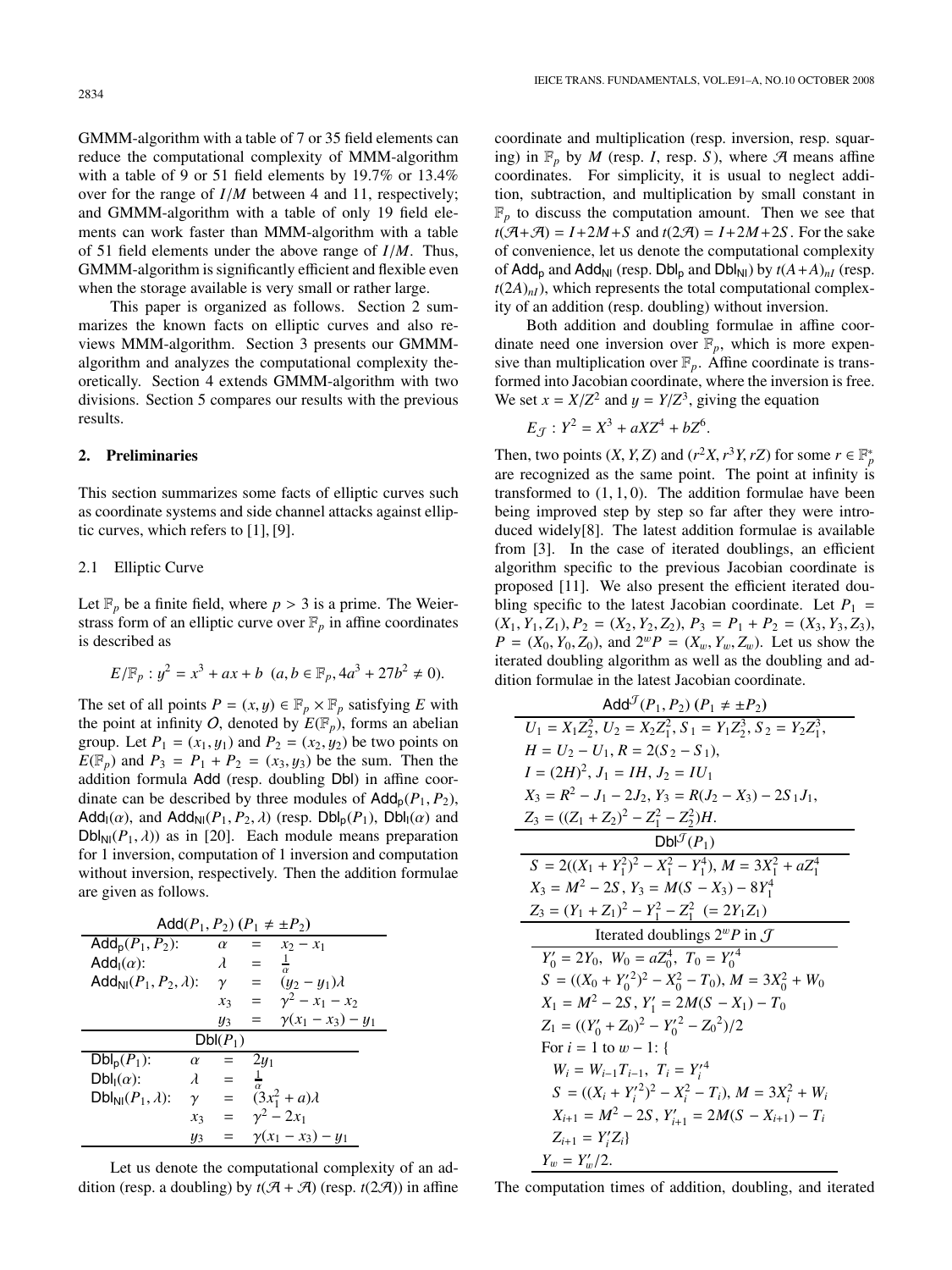**Table 1** Computational complexity of addition and doubling of elliptic curve.

|                                              | computational complexity |
|----------------------------------------------|--------------------------|
| $t(\mathcal{A} + \mathcal{A} = \mathcal{J})$ | $4M + 2S$                |
| $t(\mathcal{A} + \mathcal{J} = \mathcal{J})$ | $7M + 4S$                |
| $t(\mathcal{A}+\mathcal{A})$                 | $2M + S + I$             |
| $t(\mathcal{T}+\mathcal{T})$                 | $11M + 5S$               |
| $t(\mathcal{T} + \mathcal{T} = \mathcal{A})$ | $14M + 6S + I$           |
| $t(2\mathcal{A} = \mathcal{J})$              | $1M + 5S$                |
| $t(2,\mathcal{T})$                           | $2M + 8S$                |
| $t(2\mathcal{F})$                            | $2M + 2S + I$            |
| $t(2^w\mathcal{J})$                          | $(3w-1)M + (5w + 3)S$    |
| $t(T \to \mathcal{F})^T$                     | $3M + S + I$             |

† : The computational complexity of transformation from Jacobian to affine coordinate. The computational complexity without inversion is denoted by  $t(\mathcal{J}\rightarrow\mathcal{A})_{nI}$ .

doubling in Jacobian coordinate are  $t(J + J) = 11M + 5S$ ,  $t(2\mathcal{J}) = 2M + 8S$ , and  $t(2^w \mathcal{J}) = (3w - 1)M + (5w + 3)S$ , respectively, where  $J$  means Jacobian coordinate. Note that the computation of  $Z_3$  in doubling or main loop of iterated doublings adopts the former equation  $(Y_1 + Z_1)^2 - Y_1^2 - Z_1^2$  or the latter equation  $Y_1Z_1$  to minimize the total computational amount, respectively.

In addition to affine and Jacobian coordinates, there exists their combination coordinate, called mixed coordinate [9]. In the case of mixed coordinate, let us denote by  $t(C^1 + C^2 = C^3)$  the time for addition of points in coordinates  $C^1$  and  $C^2$  giving a result in coordinates  $C^3$ , and by  $t(2C^1 = C^2)$  the time for doubling a point in coordinates  $C<sup>1</sup>$  giving a result in coordinates  $C<sup>2</sup>$ . Their performance is summarized in Table 1.

Let us discuss the difference between these coordinates. Regarding additions, we could roughly estimate that  $t(\mathcal{A} + \mathcal{A} = \mathcal{J}) < t(\mathcal{A} + \mathcal{J} = \mathcal{J}) \le t(\mathcal{A} + \mathcal{A}) \le t(\mathcal{J} + \mathcal{J}).$ This means an addition in mixed coordinate is considerably fast but that of Jacobian coordinate is rather slow. Therefore, an addition of Jacobian coordinate had better be avoided. Regarding doublings, we could roughly estimate that  $t(2\mathcal{A} = \mathcal{J}) < t(2\mathcal{J}) \leq t(2\mathcal{A})$ . This means a doubling in Jacobian coordinate is considerably fast but that of affine coordinate is rather slow, which had better be avoided.

The major problem in affine coordinate is that it requires 1 inversion when it is executed. However, an addition of affine coordinate should be revisited if we consider the above fact of  $t(\mathcal{A} + \mathcal{A}) \leq t(\mathcal{J} + \mathcal{J})$ . Furthermore, if several additions or doublings are executed in parallel, then we can make use of the following Montgomery's trick [22] to reduce the total number of inversions.

**Algorithm 1** (Minv [*n*]): Montgomery's trick

Input:  $\alpha_0, \cdots, \alpha_{n-1}, p$ Output:  $\alpha_0^{-1} \mod p, \cdots, \alpha_{n-1}^{-1} \mod p$ 1.  $\lambda_0 = \alpha_0$ 2. For  $i = 1$  to  $n - 1$ :  $\lambda_i = \lambda_{i-1} \alpha_i \mod p$ . 3.  $I = \lambda_{n-1}^{-1} \mod p$ 4. For  $i = n - 1$  to 0:  $\lambda_i = I \lambda_{i-1} \mod p$ .  $I =$ *I*α*<sup>i</sup>* mod *p* 5. Output  $\{\lambda_0, \cdots, \lambda_{n-1}\}$ 

The Montgomery's trick Minv [*n*] works with 3(*n* − 1) multiplications and 1 inversion to compute *n* inversions, whose computation time is denoted by  $t$ (Minv  $[n]$ ) = 3( $n-1$ ) $M + I$ . Therefore, if several additions or doublings in affine coordinates are executed in parallel, then the total number of inversions can be reduced to 1 by executing  $Add_p(P_1, P_2)$ and  $\text{Db}_p(P_1)$  in parallel, applying the Montgomery's trick to execute  $Add_1(\alpha)$  and  $Dbl_1(\alpha)$  simultaneously, and finally executing  $\mathsf{Add}_{\mathsf{NI}}(P_1, P_2, \lambda)$  and  $\mathsf{Dbl}_{\mathsf{NI}}(P_1, \lambda)$  in parallel.

#### 2.2 Power Analysis

There are two types of power analysis, SPA and DPA, which are described in [1]. RPA is one of DPA, which uses characteristic of some elliptic curve to have a special point [10].

**Simple Power Analysis:** SPA makes use of such an instruction performed during a scalar multiplication that depends on the data being processed. In order to be resistant to SPA, any branch instruction of scalar multiplication should be eliminated. There are mainly two types of countermeasures: the fixed procedure method and the indistinguishable method. The fixed procedure method deletes any branch instruction conditioned by a secret scalar *k* such as the add-and-double-always algorithm. The indistinguishable method conceals all branch instructions of scalar multiplication algorithm by using indistinguishable addition and doubling operations, in which dummy operations are inserted.

**Differential Power Analysis:** DPA uses correlation between power consumption and specific key-dependent bits. In order to be resistant to DPA, power consumption should be changed at each new execution. There are mainly 3 types of countermeasures, the randomized-projective-coordinate method (RPC), the randomized curve method (RC), and the exponent splitting (ES) [4]. RPC uses Jacobian or Projective coordinate to randomize a point  $P = (x, y)$  into  $(r^2x, r^3y, r)$ or  $(rx, ry, r)$  for a random number  $r \in \mathbb{F}_p^*$ , respectively. RC maps an elliptic curve into an isomorphic elliptic curve by using an isomorphism map of  $(x, y)$  to  $(c^2x, c^3y)$  for  $c \in \mathbb{F}_p^*$ . ES splits a scalar and computes  $kP = rP + (k - r)P$  for a random integer *r*.

**Refined Power Analysis:** RPA reveals a secret key *k* by using a special elliptic-curve point with a zero value, which is defined as  $(x, 0)$  or  $(0, y)$ . These special points of  $(x, 0)$ and  $(0, y)$  can not be randomized by RPC or RC since they still have a zero value such as  $(r^2x, 0, r)$  (resp.  $(rx, 0, r)$ ) and  $(0, r<sup>3</sup>u, r)$  (resp.  $(0, ru, r)$ ) in Jacobian (resp. Projective) coordinate after conversion. ES can resist RPA because an attacker cannot handle an elliptic curve point in such a way that a special point with zero value can appear during an execution.

2.3 A Review of Mamiya-Miyaji-Morimoto-Algorithm

We briefly review MMM-algorithm [17]. Assume that the size of the underlying filed and the scalar *k* are *n* bits. MMM-algorithm first chooses a random initial point (RIP)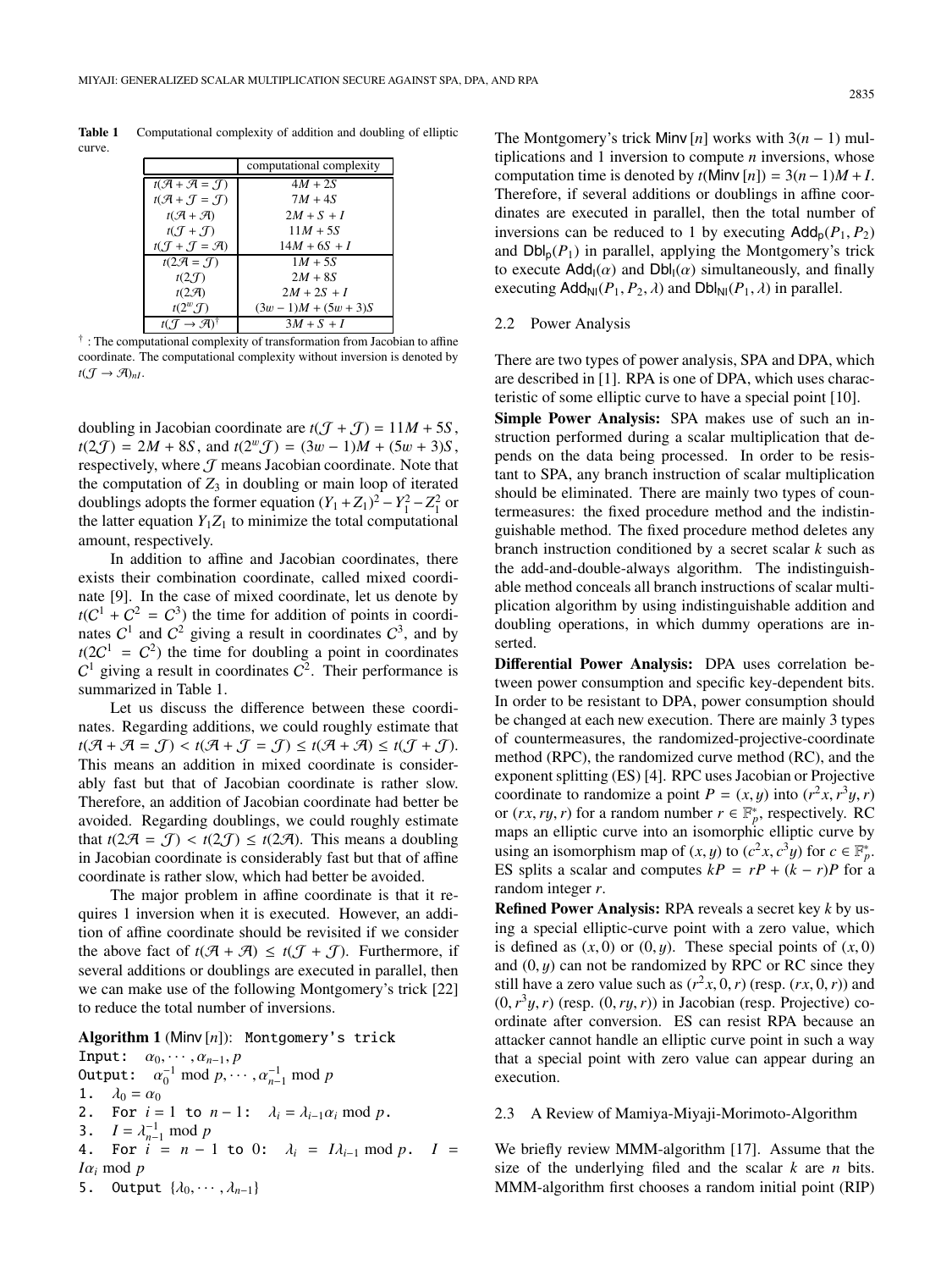

**Fig. 1** MMM-algorithm.

*R*, computes  $kP + R$  from left to right without any branch instruction dependent on the data being processed, subtracts *R* from a result, and gets *kP*. By using a random initial point at each execution of exponentiation, any point or any register used in addition formulae changes at each execution, which prevents an attacker from controlling a point *P* itself as he needs. Thus, it is resistant to SPA, DPA, and RPA†.

Let us briefly review MMM-algorithm (See Fig. 1). First divide *n* bits into *h* blocks and choose a random point  $R \in E(\mathbb{F}_p)$ . Then, MMM-algorithm computes  $kP + R$  by representing  $kP + R$  to  $\frac{(1 \underbrace{11 \cdots 11}_{b})}{h}$  *<sup>b</sup>*  $)R + (k_{n-1} \cdots)$  $\frac{h-1}{b}$  *<sup>b</sup>*  $\cdots\cdots k_1k_0$  $\frac{k_1 k}{b}$  *<sup>b</sup>* )*P*

and executing the  $(h+1)$ -simultaneous scalar multiplication, where  $b = \lceil \frac{n}{h} \rceil$ . The simultaneous scalar multiplication first constructs a table of  $(2<sup>h</sup> - 1)$  points *T*[0, *s*] for an *h*-bit integer  $s = \sum_{\ell=0}^{h-1} s_{\ell} 2^{\ell}$  ( $s_{\ell} \in \{0, 1\}$ ),

$$
T[0, s] = \sum_{\ell=0}^{h-1} s_{\ell} 2^{b\ell} P - R,
$$

and then repeats 1 addition to a table point *T*[0, *s*] and 1 doubling from left to right in a *b*-bit block. The following is the detailed algorithm. In this paper, we also denote the algorithm by *h*-MMM-algorithm where we want to describe the number of divisions *h*.

**Algorithm 2** (*h*-MMM-algorithm): Input:  $k = \sum_{i=0}^{n-1} k[i]2^i$ , *P* Output: *kP* 0.  $k_j = \sum_{\ell=0}^{h-1} k[b\ell + j]2^{\ell}$   $(j \in \{0, \dots, b-1\})$ . 1.  $T[0]$  =randompoint(). Table construction 2. Compute  $B[i] = 2^{bi}P$  for  $0 \le i \le (h - 1)$ . 3. Compute  $T[0, s] = \sum_{\ell=0}^{h-1} s_{\ell} B[\ell] - T[0]$  for an *h*−bit integer  $s = \sum_{\ell=0}^{h-1} s_{\ell} 2^{\ell}$  ( $s_{\ell} \in \{0, 1\}$ ). Therefore,  $T[0, 0] = -T[0]$ . Main computation

- 4. For  $j = b 1$  to 0:  $T[0] = 2T[0] + T[0, k<sub>i</sub>]$ .
- 5. Output  $T[0] + T[0,0]$ .

#### **3. Proposed GMMM-Algorithm**

In this section, the generalized MMM-algorithm is presented, which improves the flexibility of tables as well as computational complexity, while it can resist SPA, DPA, and



**Fig. 2** Generalized MMM-algorithm.

RPA. Our idea is inspired by an exponentiation algorithm with a fixed point [15],  $[16]$ <sup> $\dagger$ †</sup>. Let *k* be *n* bits, *h* and *v* be positive integers,  $\lceil \frac{n}{h} \rceil = a$ , and  $\lceil \frac{a}{v} \rceil = b$ . Let us also use notation such as  $t(2\mathcal{A} = \mathcal{J})$ ,  $t(2^w\mathcal{J})$ ,  $t(\mathcal{J} \rightarrow \mathcal{A})_{nI}$ ,  $t(\text{Minv }[n])$ , and so on, defined in Sect. 2.

### 3.1 Algorithm Intuition

MMM-algorithm computes  $kP + R$  by dividing k into  $h \times 1$ blocks and executing the  $(h + 1)$ -simultaneous-scalar multiplication of *b*-bit numbers, where  $\lceil \frac{n}{h} \rceil = a$  and  $\lceil \frac{a}{1} \rceil = b$ . Our target is to generalize MMM-algorithm by dividing *k* into  $h \times v$  blocks and executing the  $(h + 1)$ -simultaneousscalar multiplication of *b*-bit numbers. Therefore, MMMalgorithm is a special case of our generalization with  $(h, v)$  = (*h*, 1).

Then, the issues to resolve are: how to embed a random point *R* into  $h \times v$  blocks efficiently; and how to find the optimal (*h*, v) for the generalized MMM-algorithm together with the best coordinates. Regarding the former issue, one way is to use v random points  $R_i$ , compute  $kP+R_1+\cdots R_v$ , and subtract  $R_1 + \cdots + R_v$  from a result. Another way, which reduces the computational complexity, is to use a random point *R* in the same way as MMM-algorithm, compute  $kP + vR$ , and subtract *vR*. Regarding the latter issue, the algorithm is fractionalized into some parts to explore the best combination of coordinates, where the table construction phase is divided into 3 parts. We also investigate the (*h*, v) from the point of view of both computational and memory complexity.

## 3.2 GMMM-Algorithm

Here we show the generalized MMM-algorithm, which is called GMMM-algorithm in this paper. The brief idea of GMMM-algorithm is described in Fig. 2.

<sup>†</sup>An SPA in the chosen-message-attack scenario [24] that uses a point *P* with order 2 is applied to MMM-algorithm. However, we can easily avoid this attack by checking  $2P \neq O$  before computing *kP*.

<sup>††</sup>The fixed-point exponentiation algorithm divides an exponent  $k$  into  $h \times v$  blocks and makes a pre-computed table based on the blocks. The application to elliptic curves is discussed in [8]. MMM-algorithm could be considered as a combination of the exponentiation algorithm with  $h \times 1$  blocks and a random initial point.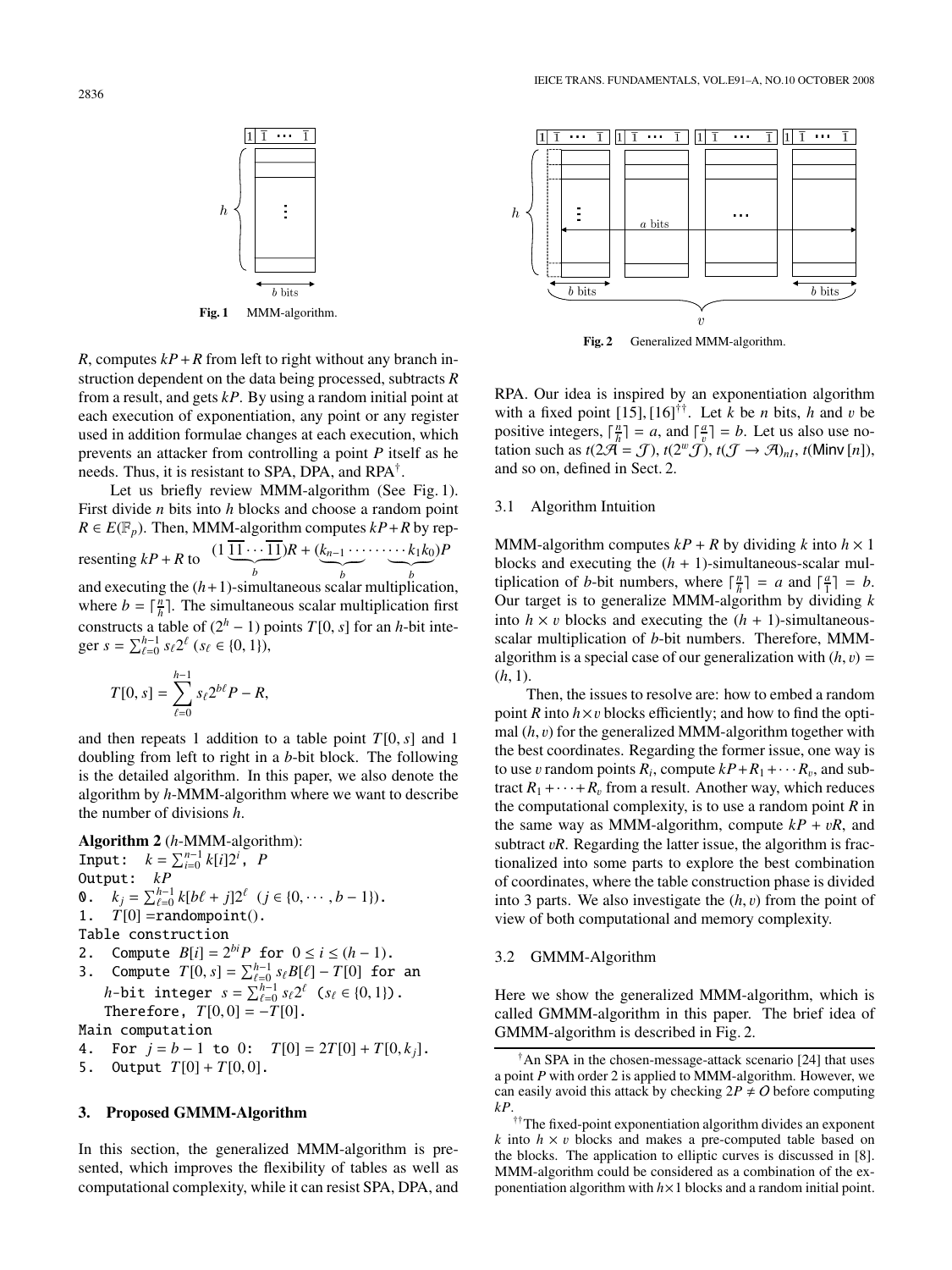2837

**Algorithm 3** ((*h*, v)-GMMM-algorithm): Input:  $k = \sum_{i=0}^{n-1} k[i]2^i$ , *P* Output: *kP* 0.  $k_{i,j} = \sum_{\ell=0}^{h-1} k[a\ell + j + bi]2^{\ell}$  $((i, j) \in \{0, \cdots, v-1\} \times \{0, \cdots, b-1\}).$ 1. For  $i = 0$  to  $v - 1$ :  $R[i] = \text{randompoint}()$ . Table Construction 2. Compute  $B[i, \ell] = 2^{a\ell + bi} P$  for  $0 \le i \le (v - 1)$ and  $0 \le \ell \le (h-1)$ . Then  $B[0,0] = P$ . 3. Compute  $T[i, s] = \sum_{\ell=0}^{h-1} s_{\ell} B[i, \ell] - R[i]$  for  $0 \le i \le (v - 1)$  and an *h*-bit integer  $s = \sum_{\ell=0}^{h-1} s_{\ell} 2^{\ell}$ . Then  $T[i, 0] = -R[i]$  for  $0 \le i \le (v - 1)$ . Main computation 4. Initialization:  $T[0] = R[0] + \cdots + R[v-1]$ .  $T[1] = -T[0]$ . 5. For  $j = b - 1$  to 0 by  $-1$  $\text{main-loop:} \quad T[0] = 2T[0] + \sum_{i=0}^{v-1} T[i, k_{i,j}].$ 6. Finalization:  $T[0] = T[0] + T[1]$ .

7. Output *T*[0].

**Remark 1:** 1. To reduce the computational and memory complexity, 1 random point  $R$  would be used instead of  $v$ points {*R*[*i*]}. In this case, the initialization step in Algorithm 3 is changed to  $T[0] = vR$ ; and only  $T[0, 0] = -R$ among  ${T[i, 0]}$  in the step 3 in Algorithm 3 is kept during the execution.

2. In the current GMMM-algorithm, one fixed powerconsumption pattern is observed for any *k* with a bit length of  $n \leq bwh$  for the sake of a brief description. However, GMMM-algorithm can be described in such a way that 1 addition is saved for the first  $bv - a$  rounds if the  $(v - 1)$ -th block are not full.

**Theorem 1** (Correctness): GMMM-algorithm can compute *kP* correctly for a given elliptic-curve point *P* and a scalar  $k = \sum_{i=0}^{n-1} k[i]2^i$ .

**proof:** For elliptic-curve points  $P$ ,  $R[0], \cdots, R[v-1]$  and a scalar *k*, set  $B[i, \ell] = 2^{a\ell + bi} P$  for  $0 \le i \le (v - 1)$  and  $0 \le \ell \le$  $(h-1)$ ,  $T[i, s] = \sum_{\ell=0}^{h-1} s_{\ell} B[i, \ell] - R[i]$  for  $0 \le i \le (v-1)$  and an *h*-bit integer  $s = \sum_{\ell=0}^{h-1} s_{\ell} 2^{\ell}$ ,  $k_{i,j} = \sum_{\ell=0}^{h-1} k[a\ell + j + bi]2^{\ell}$  $((i, j) ∈ {0, ···, v − 1} × {0, ···, b − 1}),$  and  $T[0] = R[0] +$  $\cdots + R[v-1]$ . Then, by describing 1 as a  $(b + 1)$ -bit integer such as  $1 = 1 \, 1 \, 1 \cdots 11$  $\frac{1\cdots 1}{b}$  *<sup>b</sup>* , we get

$$
kP + R[0] + \cdots + R[v-1]
$$
  
=  $T[0] + \sum_{j=0}^{b-1} \sum_{i=0}^{v-1} \left( \sum_{\ell=0}^{h-1} k[a\ell + bi + j]2^{a\ell + bi + j}P - 2^{j}R[i] \right)$   
=  $T[0] + \sum_{j=0}^{b-1} 2^{j} \sum_{i=0}^{v-1} \left( \sum_{\ell=0}^{h-1} k[a\ell + bi + j]2^{a\ell + bi}P - R[i] \right)$   
=  $T[0] + \sum_{j=0}^{b-1} 2^{j} \sum_{i=0}^{v-1} T[i, k_{i,j}].$ 

Therefore, the main-loop in GMMM-algorithm computes

 $kP + R[0] + \cdots + R[v-1]$  and, thus, GMMM-algorithm can compute *kP* correctly.

**Theorem 2** (Security): GMMM-algorithm is secure against SPA, DPA, and RPA.

**proof:** GMMM-algorithm lets the power-consumption pattern be fixed regardless of the bit pattern of a secret key *k*, and thus it is resistant to SPA. GMMM-algorithm makes use of a random initial point at each execution and let all variables  ${T[i, s]}$  be dependent on the random point. Thus, an attacker cannot control a point in such a way that it outputs a special point with a zero-value coordinate or zero-value register. Therefore, if {*R*[*i*]} is chosen randomly by some ways, GMMM-algorithm can be resistant to DPA and RPA.

In order to enhance the security against address-bit DPA† (ADPA) and an SPA in the chosen-message-attack scenario, the same discussion as MMM-algorithm holds in GMMMalgorithm.

#### 3.3 The Optimal Division with the Best Coordinate

Both MMM- and GMMM-algorithms aim at a random-point scalar multiplication and, thus, each execution starts with the table construction. Therefore, both are evaluated by the total complexity of the table construction and main computation. MMM-algorithm has employed Jacobian coordinate in the whole procedures. Therefore, any pre-computed point is given in Jacobian coordinate as well as any computation being done in Jacobian coordinate. However, it should be revisited. Because the computational complexity of addition in Jacobian coordinate is considerably large even if iterated doublings in Jacobian coordinate compute the table construction efficiently (see Table 1).

Let us investigate the optimal  $(h, v)$  with the best coordinates in GMMM-algorithm by separating two phases of table construction and main computation. The tableconstruction phase computes, first, *hv* base points  $B[i, \ell]$ by iterated doublings and, then,  $(2<sup>h</sup> - 1 - hv)$  points of  $T[i, s] = \sum_{\ell=0}^{h-1} s_{\ell} B[i, \ell] - R[i]$  by only additions. As for the iterated doublings, Jacobian coordinate is the best coordinate as we have described the above. However, the base points themselves should be converted into affine coordinate to reduce the computational complexity of the next computation of  $T[i, s]$ . For the conversion from Jacobian to affine coordinate, we can apply Montgomery trick (Algorithm 1). Then, all base points  $B[i, \ell]$  can be transformed into affine coordinate with the computational complexity of  $3(2hv - 3)M + (hv - 1)S + I$ . The computation of *T*[*i*, *s*] can be executed simultaneously for each hamming weight of  $s = \sum_{\ell=0}^{h-1} s_{\ell} 2^{\ell}$ . Therefore, affine coordinate with the Montgomery trick would be the best. By the above two procedures, we get a pre-computed table with affine coordinate. On the other hand, the main computation repeats

<sup>†</sup>ADPA is one of DPA, which uses the leaked information from the address bus and can be applied on such algorithms that fix the address bus during execution.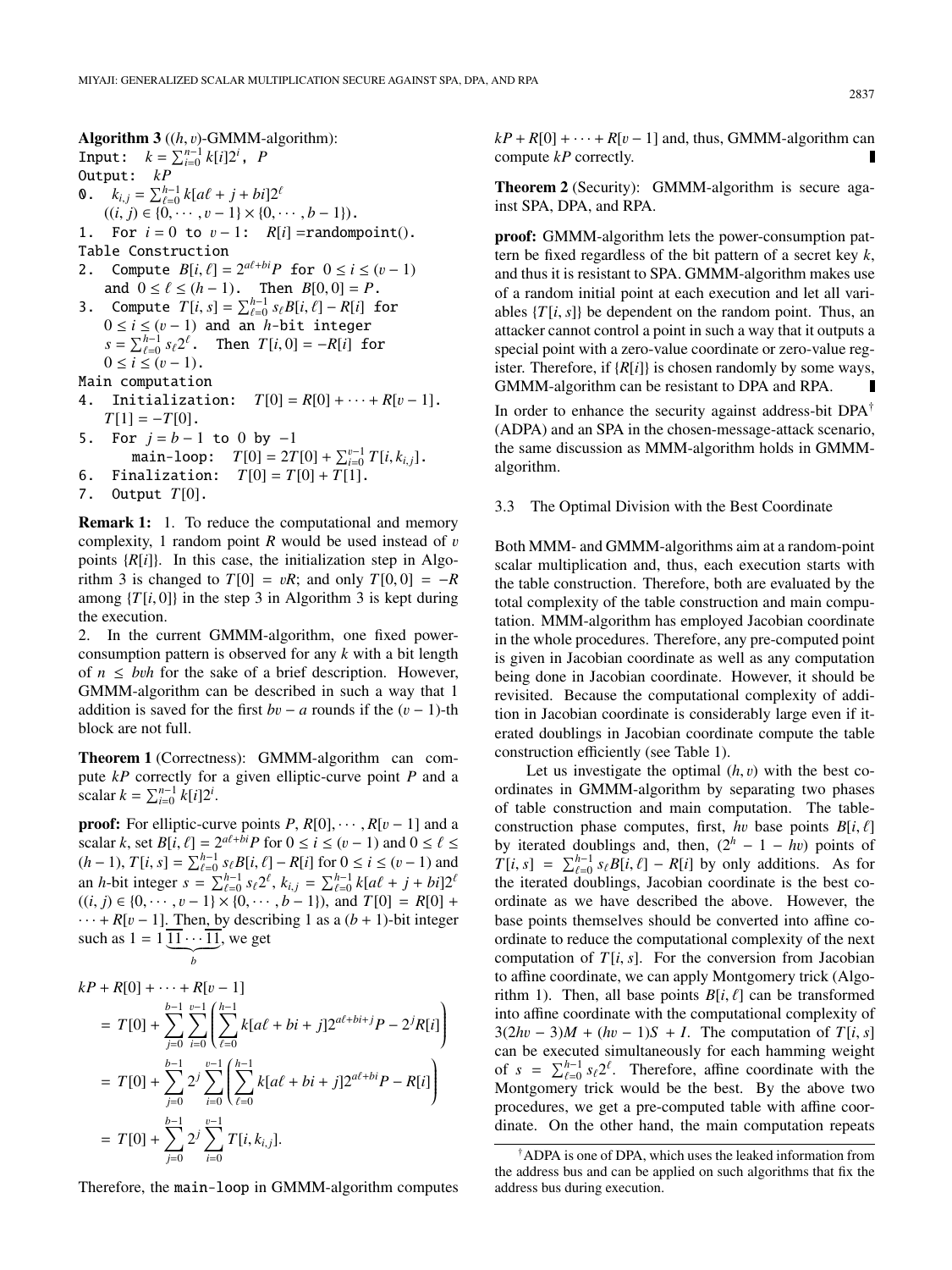additions to each pre-computed point  $T[i, s]$  with affine coordinate and 1 doubling. Therefore, there exist two methods. One is mixed coordinate, in which main computation is done in Jacobian coordinate while pre-computed points are given in affine coordinate. The other is affine coordinate with the Montgomery trick, in which main computation is done in affine coordinate by applying the Montgomery trick in each iteration. Then, only 1 inversion is required in each iteration.

Let us summarize the above discussion as follows:

- Table construction:
	- **–** Repeated-doubling phase: Jacobian coordinate,
	- **–** Simultaneous-addition phase: affine coordinate with the Montgomery trick,
- Main computation:
	- **case 1:** mixed coordinates of Jacobian and affine coordinates,
	- **case 2:** affine coordinate with the Montgomery trick.

The best combination of coordinates depends on (*h*, v) and the ratio of *I*/*M*, which will be shown in Sect. 3.4.

#### 3.4 Performance

Let us discuss the memory and computational complexity of (*h*, v)-GMMM-algorithm in both cases 1 and 2, where the case 1 constructs a table by repeated doublings in Jacobian coordinate and simultaneous additions in affine coordinate with the Montgomery trick and executes the main computation in mixed coordinates of Jacobian and affine coordinates; and the case 2 constructs a table in the same way as the case 1 and executes the main computation in affine coordinate with the Montgomery trick. To make the discussion simple, we assume that 1 random point is used for 1 execution in the same way as MMM-algorithm.

As for the memory complexity, a table with  $(2<sup>h</sup> - 1)<sup>v</sup>$ points are required, which are represented in affine coordinate in both cases. In addition, 3 points of *T*[0, 0], *T*[0], and  $T[1]$  are used<sup>†</sup>. All these points are given in affine coordinate in the case 2, while, in the case 1, only *T*[0, 0] is given in affine coordinate and the others are given in Jacobian coordinate.

Let us investigate the computational complexity by separating two phases of the table construction and the main computation. First, let us discuss the table construction phase, in which both cases 1 and 2 employ the same procedure. The table construction consists of the repeated-doubling part and the simultaneous-addition part. The repeated-doubling part computes  ${B[i, \ell]}$  by executing the iterated doublings in Jacobian coordinate and transforming their results in Jacobian coordinate to affine coordinate. Thus, the total computational complexity of the repeateddoubling part is



**Fig. 3** Main computation of GMMM-algorithm (Case 2).

$$
t(2\mathcal{A} = \mathcal{J}) + t(2^{b(v-1) + a(h-1) - 1}\mathcal{J})
$$
  
+ 
$$
(hv-1)t(\mathcal{J} \to \mathcal{A})_{nl} + t(\text{Minv } [hv-1]) \text{ (if } vh \neq 1).
$$

In the case of  $vh = 1$ , we can skip the repeated-doubling part. The simultaneous-addition phase computes  $T[i, s] =$  $\sum_{\ell=0}^{h-1} s_{\ell} B[i,\ell] - R[i]$  simultaneously for each hamming weight of  $s = \sum_{\ell=0}^{h-1} s_{\ell} 2^{\ell}$ . Therefore, it starts with the hamming weight 1 of *s*, that is, computes  ${B[i, \ell] - R[i]}_{\ell, i}$  simultaneously by executing additions in affine coordinate together with Montgomery's trick. Thus, the total computational complexity of the simultaneous-addition part is

$$
\sum_{i=1}^h \left( v \binom{h}{i} t (A + A)_{nI} + t \left( \text{Minv} \left[ v \binom{h}{i} \right] \right) \right),
$$

where  $\binom{h}{i}$  means the combination to choose *i* elements from *h* elements. Then, we've got a precomputed table in affine coordinate.

Let us discuss the main-computation phase, in which each case employs each different procedure. The maincomputation phase consists of initialization, main loop, and finalization (step 4, 5, and 6 in Algorithm 3, respectively). Let us focus on the case 1, that is the mixed coordinates of Jacobian and affine coordinates. The computational complexity of the main loop is

$$
a \cdot t(\mathcal{J} + \mathcal{A} = \mathcal{J}) + b \cdot t(2\mathcal{J}).
$$

The computational complexity of initialization (resp. finalization) is that to compute  $T[0] = vR$  for *R* in affine coordinate giving a result in Jacobian coordinate (resp.  $T[0]+T[1]$ of points in Jacobian coordinate giving a result in affine coordinate).

Let us focus on the case 2 of affine coordinate with the Montgomery trick. As for the computation of the main-loop, a tournament structure with  $v + 2$  leaves is applied if  $v \neq 1$ , where v points of  $T[i, k_{i,j}]$  and doubling points of  $T[0]$  are in the leaf of the tournament structure (see Fig. 3)<sup>††</sup>. We pairwise add points at leaves with a common parent, give its sum to the parent node, and carry out these procedures at

In the case of  $v = 1$ , which corresponds to the case of MMMalgorithm, 2 points of  $T[0, 0]$  and  $T[0]$  are used since  $T[0, 0] =$ *T*[1].

<sup>&</sup>lt;sup>††</sup>In the case of  $v = 1$ , affine coordinate without Montgomery's trick is executed.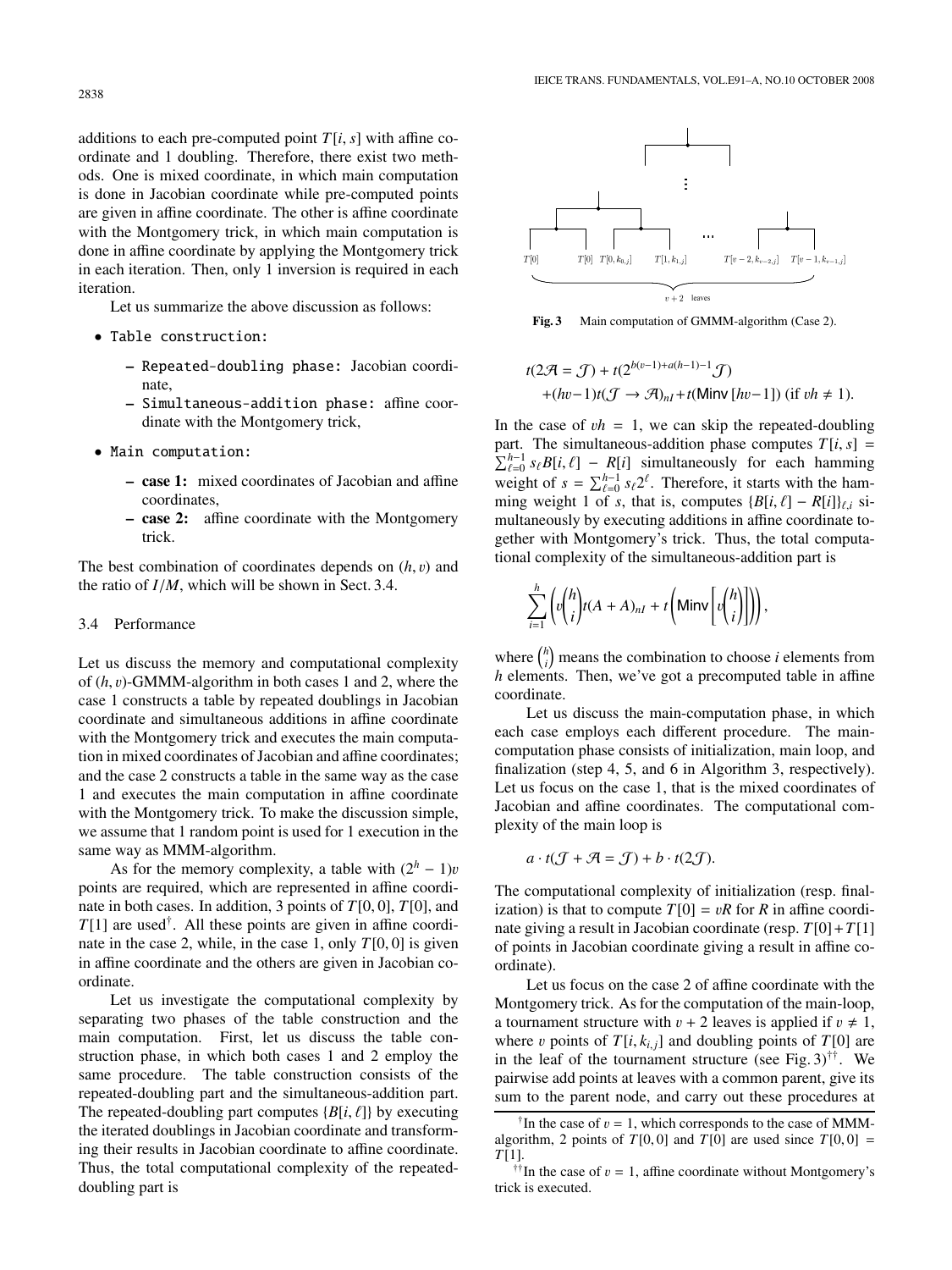each level to the root. By applying the Montgomery's trick to each level, only 1 inversion is required in each level. The simplest case is the binary tree case, which is described in [20]. Then, the computational complexity of the main loop is

$$
a \cdot t(\mathcal{A} + \mathcal{A})_{nI} + b \cdot t(2\mathcal{A})_{nI} + b \cdot t(\text{TournaMinv}[v + 2]),
$$

where  $t$ (TournaMinv[ $v + 2$ ]) denotes the computational complexity to get all inversions of  $(v + 2)$ -point summation according to the tournament structure with  $(v + 2)$  leaves. The computational complexity of initialization (resp. finalization) is that to compute  $T[0] = vR$  of R in affine coordinate giving a result in affine coordinate (resp.  $T[0] + T[1]$ of points in affine coordinate giving a result in affine coordinate).

The above discussion is summarized in the following theorem.

**Theorem 3:** The total computational complexity of (*h*, v)- GMMM-algorithm with 1 random point, Comp, is given as follows:

1. In the case 1: mixed coordinates in the main computation, if  $vh \neq 1$ , *Comp* 

- $t(2\mathcal{A} = \mathcal{A}) + t(2^{b(v-1)+a(h-1)-1}\mathcal{A}) + (hv-1)t(\mathcal{A} \to \mathcal{A})_{nl}$ +  $t(Minv [hv - 1]) + \sum_{i=1}^{h} (v {h \choose i} t(A + A)_{nI} + t(Minv [v {h \choose i}])$ +  $t(v\mathcal{A} = \mathcal{J}) + a \cdot t(\mathcal{J} + \mathcal{A} = \mathcal{J}) + b \cdot t(2\mathcal{J}) + t(\mathcal{J} + \mathcal{J} = \mathcal{A});$ if  $vh = 1$ , *Comp*
- $=$  *t*( $\mathcal{A} + \mathcal{A}$ ) + *a* · *t*( $\mathcal{J} + \mathcal{A} = \mathcal{J}$ ) + *b* · *t*(2 $\mathcal{J}$ ) + *t*( $\mathcal{J} + \mathcal{A} = \mathcal{A}$ )

2. In the case 2: affine coordinate with the Montgomery's trick in the main computation:

if  $v \neq 1$ , *Comp*  $t \in (2\mathcal{A} = \mathcal{J}) + t(2^{b(v-1)+a(h-1)-1}\mathcal{J}) + (hv-1)t(\mathcal{J} \to \mathcal{A})_{nl}$ +  $t$ (Minv  $[hv - 1]$ ) +  $\sum_{i=1}^{h} (v_{i}^{(h)}t(A + A)_{nI} + t(\text{Minv} [v_{i}^{(h)}]))$  $t(v\mathcal{A}) + a \cdot t(\mathcal{A} + \mathcal{A})_{nI} + b \cdot t(2\mathcal{A})_{nI}$  $b \cdot t$ (TournaMinv[v + 2]) +  $t(A + A)$ ; if *v* = 1 and *h* ≠ 1, *Comp*<br>=  $t(2\mathcal{A} = \mathcal{J}) + t(2^{a(h-1)-1}\mathcal{J}) + (h-1)t(\mathcal{J} \to \mathcal{A})_{nl}$ +  $t(Minv [h-1]) + \sum_{i=1}^{h} \left( {h \choose i} t(A+A)_{nI} + t(Minv [h \choose i]) \right)$  $a \cdot t(\mathcal{A} + \mathcal{A}) + b \cdot t(2\mathcal{A}) + t(\mathcal{A} + \mathcal{A});$ if v*h* = 1, *Comp* =  $a \cdot t(\mathcal{A} + \mathcal{A}) + b \cdot t(2\mathcal{A}) + 2t(\mathcal{A} + \mathcal{A});$ 

where  $\lceil \frac{n}{h} \rceil = a$ ,  $\lceil \frac{a}{v} \rceil = b$ , and  $t(vA)$  (resp.  $t(vA = J)$ ) denote the time to compute  $v$ -multiple points in affine coordinate giving a result in affine (resp. Jacobian) coordinate.

#### **4. Our GMMM-Algorithm with Two Divisions**

We extend Algorithm 3 to allow divisions  $(h_1, v_1) \times (h_2, v_2)$ . Let *k* be *n* bits,  $h_1$ ,  $v_1$ ,  $h_2$ , and  $v_2$  be positive integers with  $v_1h_1 \le v_2h_2$ . Then *n* is divided into  $h_1v_1 + h_2v_2$  blocks as follows<sup>†</sup>:  $b_2 = \left[\frac{n}{v_1h_1+v_2h_2}\right], b_1 = \left[\frac{n-v_2h_2b_2}{v_1h_1}\right], a_1 = b_1v_1$ , and  $a_2 = b_2 v_2$ . Then  $b_2 \geq b_1$ .

**Algorithm 4** ( $(h_1, v_1) \times (h_2, v_2)$ -GMMM-algorithm): Input:  $k = \sum_{i=0}^{n-1} k[i]2^i$ , *P* Output: *kP* 0.  $k_{1,i,j} = \sum_{\ell=0}^{h_1-1} k[a_1\ell + j + b_1i]2^{\ell}$  $((i, j) \in \{0, \cdots, v_1 - 1\} \times \{0, \cdots, b_1 - 1\}),$  $k_{2,i,j} = \sum_{\ell=0}^{h_2-1} k[a_2 \ell + j + b_2 i + b_1 v_1 h_1]2^{\ell},$  $((i, j) \in \{0, \cdots, v_2 - 1\} \times \{0, \cdots, b_2 - 1\}).$ 

- 1. For  $i = 0$  to  $v_1 1$ :  $R_1[i] = \text{randompoint}()$ .
- 2. For  $i = 0$  to  $v_2 1$ :  $R_2[i] = \text{randompoint}()$ . Table Construction
- 3. Compute  $B_1[i, \ell] = 2^{a_1 \ell + b_1 i} P$  for  $0 \le i \le (v_1 1)$ and  $0 \le \ell \le (h_1 - 1)$ . Then  $B_1[0, 0] = P$ .
- 4. Compute  $B_2[i, \ell] = 2^{a_2\ell + b_2i + a_1h_1}P$  for  $0 \le i \le (v_2 - 1)$  and  $0 \le \ell \le (h_2 - 1)$ .
- 5. Compute  $T_1[i, s] = \sum_{\ell=0}^{h_1-1} s_{1,\ell} B_1[i, \ell] R_1[i]$  for  $0 \le i \le (v_1 - 1)$  and an  $h_1$ -bit integer  $s_1 = \sum_{\ell=0}^{h_1-1} s_{1,\ell} 2^{\ell}$ . Then  $T_1[i,0] = -R_1[i]$  for  $0 \le i \le (v_1 - 1)$ .
- 6. Compute  $T_2[i, s] = \sum_{\ell=0}^{h_2-1} s_{2,\ell} B_2[i, \ell] R_2[i]$  for  $0 \le i \le (v_2 - 1)$  and an  $h_2$ -bit integer  $s_2 = \sum_{\ell=0}^{h_2-1} s_{2,\ell} 2^{\ell}$ . Then  $T_2[i, 0] = -R_2[i]$  for  $0 \le i \le (v_2 - 1)$ .

Main computation

- 7. Initialization:  $T[0] = R_1[0] + \cdots +$  $R_1[v_1 - 1] + R_2[0] + \cdots + R_2[v_2 - 1]$ .  $T[1] = -T[0]$ .
- 8. For *j* = *b*<sup>2</sup> − 1 to 0 by −1  $\text{main-loop}^{\dagger\dagger}: \quad T[0] = 2T[0] + \sum_{i=0}^{v_1-1} T_1[i, k_{1,i,j}]$  $+ \sum_{i=0}^{v_2-1} T_2[i, k_{2,i,j}].$
- 9. Finalization:  $T[0] = T[0] + T[1]$ .

10. Output *T*[0].

Remark 1 holds in Algorithm 4. The same discussion of the optimal division with the best coordinate as in Algorithm 3 holds in Algorithm 4. We only give the memory and computational complexity here. The memory complexity is  $(2^{h_1} - 1)v_1 + (2^{h_2} - 1)v_2$  points represented in affine coordinate and 3 points of  $T_1[0, 0]$ ,  $T[0]$ , and  $T[1]$ , where 3 points are given in affine coordinate in the case 2, while, in the case 1, only  $T[0, 0]$  is given in affine coordinate and the others are given in Jacobian coordinate. The computational complexity is described as follows.

**Theorem 4:** The total computational complexity of  $(h_1, v_1)$  $\times (h_2, v_2)$ -GMMM-algorithm with 1 random point, Comp, is given as follows:

1. In the case 1: mixed coordinates in the main computation,  $Comp$  =  $t(2A = J) + t(2^{a_1h_1+a_2h_2-b_2-1}J)$ 

- +  $(h_1v_1 + h_2v_2 1)t(J → A)_{nI}$
- + *t*(Minv  $[h_1v_1 + h_2v_2 1]$ )
- +  $\left\{\sum_{i=1}^{h_1} v_1 \binom{h_1}{i} + \sum_{i=1}^{h_2} v_2 \binom{h_2}{i} \right\} t (A + A)_{nl}$

$$
+ \sum_{i=1}^{h_{\min}} t(\text{Minv}\left[v_1\binom{h_1}{i} + v_2\binom{h_2}{i}\right])
$$

- +  $\sum_{i=h_{\text{min}}+1}^{h_{\text{max}}} t(\text{Minv}\left[v_{\text{max}}\left(\frac{h_{\text{max}}}{i}\right)\right]$
- +  $(a_1 + a_2) \cdot t(\mathcal{J} + \mathcal{A} = \mathcal{J}) + b_2 \cdot t(2\mathcal{J})$
- +  $t((v_1 + v_2)\mathcal{A} = \mathcal{J}) + t(\mathcal{J} + \mathcal{J} = \mathcal{A}).$

2. In the case 2: affine coordinate with the Montgomery's trick in the main computation

 $Comp$  =  $t(2\mathcal{A} = \mathcal{J}) + t(2^{a_1h_1+a_2h_2-b_2-1}\mathcal{J})$ +  $(h_1v_1 + h_2v_2 - 1)t(J \rightarrow \mathcal{A})_{nI}$ +  $t(\text{Minv } [h_1v_1 + h_2v_2 - 1])$ +  $\left\{\sum_{i=1}^{h_1} v_1 \binom{h_1}{i} + \sum_{i=1}^{h_2} v_2 \binom{h_2}{i} \right\} t (A + A)_{nl}$ +  $\sum_{i=1}^{h_{\min}} t(\text{Minv}\left[v_1\binom{h_1}{i} + v_2\binom{h_2}{i}\right])$ 

†The division way which reduces the redundant part is revisited in [19]

<sup>††</sup>In the case of  $b_2 > b_1$ , only the first summation is executed for  $b_2 \ge i > b_1$ .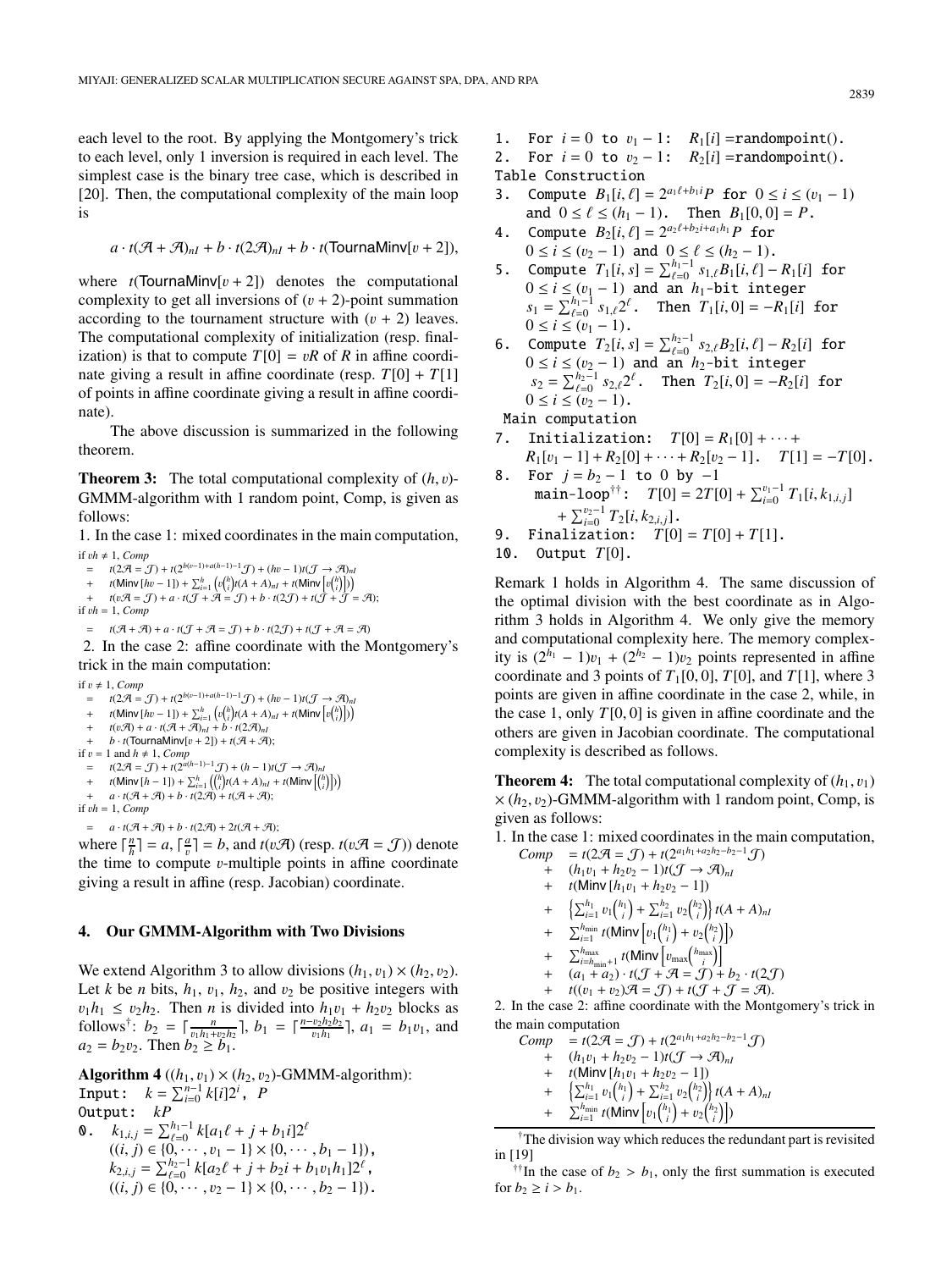+  $\sum_{i=h_{\text{min}}+1}^{h_{\text{max}}} t(\text{Minv} \left[ v_{\text{max}} \left( \frac{h_{\text{max}}}{i} \right) \right]$ 

- +  $(a_1 + a_2) \cdot t(\mathcal{A} + \mathcal{A})_{nI} + b_2 \cdot t(2\mathcal{A})_{nI}$
- +  $(b_2 b_1) \cdot t$ (TournaMinv[ $v_2 + 2$ ])
- +  $b_1 \cdot t$ (TournaMinv[ $v_1 + v_2 + 2$ ])
- +  $t((v_1 + v_2)\mathcal{A}) + t(\mathcal{A} + \mathcal{A}),$

where min (resp. max) indicates the index with the minimum (resp. maximum) of  $h_1$  and  $h_2$ ,  $b_2 = \lceil \frac{n}{v_1 h_1 + v_2 h_2} \rceil$ ,  $b_1 = \left[\frac{n-v_2h_2b_2}{v_1h_1}\right]$ ,  $a_1 = b_1v_1$ ,  $a_2 = b_2v_2$ , and  $t((v_1 + v_2)\mathcal{A})$  (resp.  $t((v_1 + v_2)\mathcal{A} = \mathcal{J})$  denote the time to compute  $(v_1 + v_2)$ multiple points in affine coordinate giving a result in affine (resp. Jacobian) coordinate.

## **5. Performance**

In this section, we compare our algorithm with the previous countermeasures to SPA, DPA, and RPA, those are ES [4], randomized window algorithm [21], LRIP [12], and MMMalgorithm [17].

## 5.1 Computational and Memory Assumption

Here, *M*, *S*, or *I* represents the computational amount of modular multiplication, square, or inversion, respectively. In order to make comparison easier, the computational complexity is also estimated in terms of *M* and *I* by assuming that  $S = 0.8M$  as usual and that  $S = 0.8M$  and  $I = 4M$  or  $I = 11M$ . A ratio of  $I/M$  depends on the algorithm used and the size of the field. The well-known fast algorithms are the extended Euclid algorithm due to Lehmer [18] and the Montogomery inverse [13], [14]. A ratio is estimated between 3 and 10 in [2] or 4 and 10 in [6]. In fact, some software implementations without Montgomery inversion yield a ratio of 3.8 or 4.8 for a 160-bit or 256-bit prime field, respectively [7]. On the other hand, some hardware implementations with Montgomery inversion yield a ratio of 4.18, 5.00, 5.42, or 6.23 for a prime field with 160, 192, 224, or 256 bits, respectively [14]. A discussion on the ratio can be found in [5].

Memory complexity is evaluated by the number of finite-field elements, where 1 point in Jacobian (resp. affine) coordinate consists of 3 (resp. 2) field elements.

## 5.2 Comparison

Table 2 shows the computational and memory complexity of GMMM-algorithm with cases 1 and 2 in the case of a 160-bit scalar†. These are arranged in ascending order of memory. Therefore, if we focus on either case of GMMMalgorithm, these are also arranged in descending order of computational complexity. However, the case 1 has advantage over the case 2 if the ratio of inversion over multiplication is rather large and, thus, better case depends on the ratio of *I*/*M*. We also compute a break-even point for the borderline between both cases. The break-even point shows *I*/*M* such that the computational complexity of both cases is equal to each other under  $S = 0.8M$ . For example,  $(2, 2)$ -GMMM with the case 2 is more efficient than (3, 1)-GMMM

with the case 2 if and only if  $I/M > 8.4$ . Each division of  $(1, 1), (2, 1), (3, 1)$  or  $(4, 1)$ -GMMM-algorithm corresponds to that of 1, 2, 3, or 4-MMM-algorithm, respectively. The difference is: MMM-algorithm uses Jacobian coordinate in the whole execution, however, GMMM-algorithm with the case 1 employs mixed coordinate and GMMM-algorithm with the case 2 uses affine coordinate without the Montgomery trick.

Table 3 shows the computational and memory complexity of previous algorithms in the case of a 160-bit scalar, where Jacobian coordinate is used for the whole computation and a result is transformed into affine coordinate according to their original proposals.

By generalizing MMM-algorithm to GMMM-algorithm, we see that more flexibility, that is a wider range of time-memory tradeoffs, can be realized instead of *I*/*M*. Furthermore, the optimization of coordinates can reduce both the computational complexity and memory even if both MMM and GMMM-algorithms use the same division. In fact, GMMM-algorithm performs better than any previous method. For example, (1,1)-GMMM-algorithm with the case 1 works with  $2997.6M + 2I$  while 1-MMMalgorithm works with  $3747.8M + I$ . Therefore,  $(1,1)$ -GMMM-algorithm with the case 1 is more efficient than 1-MMM-algorithm if *I*/*M* < 750.2; reduces the computational complexity of 1-MMM-algorithm by 19.7% over for the range of  $I/M$ ; and also reduces the memory size.  $(4,1)$ -GMMM-algorithm with the case 1 works with 1694.6*M*+6*I* while 4-MMM-algorithm works with  $2021.2M + I$ . Therefore, (4,1)-GMMM-algorithm with the case 1 is more efficient than 4-MMM-algorithm if *I*/*M* < 65.3; reduces the computational complexity of 4-MMM-algorithm by 13.4% over for the range of *I*/*M*; and also reduces the memory by 31.4 %. Note that 4-MMM-algorithm is the most efficient case in MMM-algorithm<sup>††</sup>. However, even  $(2, 2)$ -GMMMalgorithm with the case 2 or (3, 1)-GMMM-algorithm with the case 1 works faster than 4-MMM-algorithm under the range of  $I/M < 7.6$  or 50.1 and also reduces the memory by 64.7% or 62.7%, respectively.

GMMM-algorithm reduces the number of elliptic curve additions according to the memory, where the more memory is used, the fewer elliptic curve additions are executed. GMMM-algorithm also provides two ways, where one way is efficient when *I*/*M* is small, and the other way is efficient when *I*/*M* is large. Therefore, GMMM-algorithm is applicable to any elliptic curve with more than 160 bits and can provide more efficient way according to the memory or ratio of *I*/*M* than the previous algorithm.

2840

<sup>†</sup>Only divisions that reduce the computational complexity from the point of memory complexity are described in Table 2. Therefore, other divisions might work when the size of scalar is not equal to 160 bits.

<sup>††</sup>5-MMM-algorithm is not as efficient as 4-MMM-algorithm although it requires more memory than 4-MMM-algorithm.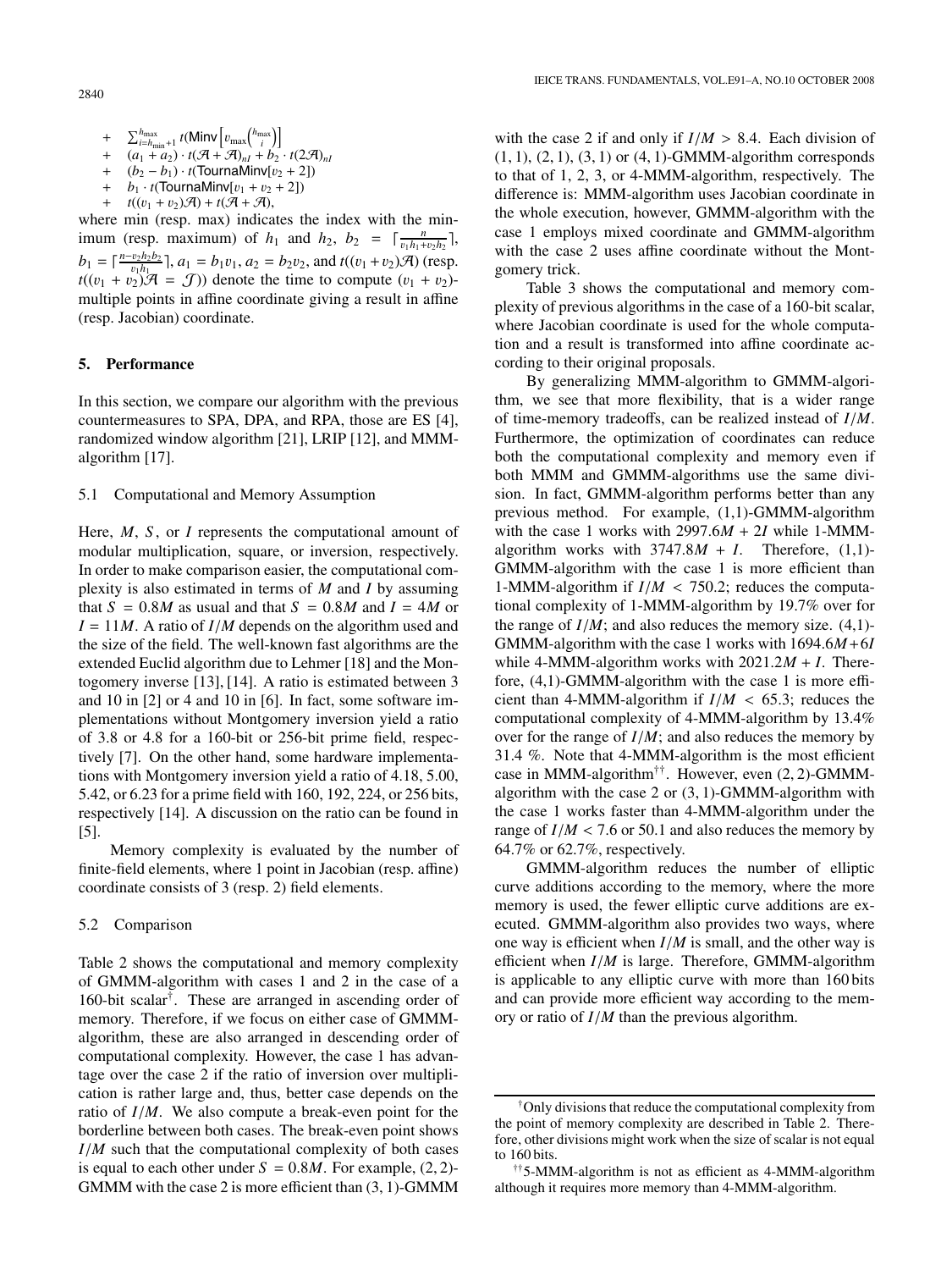| $(h, v)$ or $(h_1, v_1) \times (h_2, v_2)$ | Computational complexity   |                  |          |           | $Memory$ <sup><math>\mp</math></sup> | $I/M^{\star}$ |
|--------------------------------------------|----------------------------|------------------|----------|-----------|--------------------------------------|---------------|
| case 1 or 2                                |                            | $S = 0.8M$       | $I = 4M$ | $I = 11M$ |                                      |               |
| $(1, 1)$ -case 2                           | $644M + 482S + 322I$       | $1029.6M + 322I$ | 2317.6M  | 4571.6M   | 6                                    |               |
| $(1, 1)^{\dagger}$ -case 1                 | $1456M + 1927S + 2I$       | $2997.6M + 2I$   | 3005.6M  | 3019.6M   | 7                                    |               |
| $(2, 1)$ -case 2                           | $571M + 648S + 164I$       | $1089.4M + 164I$ | 1745.4M  | 2893.4M   | 10                                   |               |
| $(2, 1)^{\dagger}$ -case 1                 | $983M + 1373S + 4I$        | $2081.4M + 4I$   | 2097.4M  | 2125.4M   | 11                                   |               |
| $(1, 1) \times (2, 1)$ -case 2             | $818M + 756S + 113I$       | $1422.8M + 113I$ | 1874.8M  | 2665.8M   | 14                                   |               |
| $(2, 2)$ -case 2                           | $\sqrt{760M} + 775S + 85I$ | $1380M + 85I$    | 1720M    | 2315M     | 18                                   | > 8.4         |
| $(3, 1)$ -case 2                           | $574M + 715S + 113I$       | $1146M + 113I$   | 1598M    | 2389M     | 18                                   |               |
| $(3, 1)^{\dagger}$ -case 1                 | $856M + 1206S + 5I$        | $1820.8M + 5I$   | 1840.8M  | 1875.8M   | 19                                   |               |
| $(1,\overline{1})\times(3,1)$ -case 2      | $\sqrt{751M} + 769S + 86I$ | $1366.2M + 86I$  | 1710.2M  | 2312.2M   | 22                                   |               |
| $(2, 1) \times (3, 1)$ -case 2             | $751M + 796S + 70I$        | $1387.8M + 70I$  | 1667.8M  | 2157.8M   | 26                                   |               |
| $(3, 2)$ -case 2                           | $737M + 808S + 60I$        | $1383.4M + 60I$  | 1623.4M  | 2043.4M   | 34                                   | > 7.4         |
| $(4, 1)$ -case 2                           | $597M + 742S + 86I$        | $1190.6M + 86I$  | 1534.6M  | 2136.6M   | 34                                   |               |
| $(4, 1)^{\dagger}$ -case 1                 | $809M + 1107S + 6I$        | $1694.6M + 6I$   | 1718.6M  | 1760.6M   | 35                                   |               |
| $(2, 1) \times (3.2)$ -case 2              | $764M + 834S + 67I$        | $1431.2M + 67I$  | 1699.2M  | 2168.2M   | 40                                   |               |
| $(2, 2) \times (3, 2)$ -case 2             | $809M + 841S + 55I$        | $1481.8M + 55I$  | 1701.8M  | 2086.8M   | 46                                   |               |
| $(3, 1) \times (4, 1)$ -case 2             | $771M + 825S + 53I$        | $1431M + 53I$    | 1643M    | 2014M     | 50                                   |               |
| $(4, 2)$ -case 2                           | $778M + 823S + 47I$        | $1436.4M + 47I$  | 1624.4M  | 1953.4M   | 66                                   |               |

Table 2 Performance of GMMM-algorithm (160 bits).

<sup>†</sup>: They correspond to *h*-MMM-algorithm. <sup>‡</sup>: # field elements. \*: break-even point

Table 3 Comparison of known countermeasures (160 bits).

|                            | Computational complexity | Memory        |           |                 |
|----------------------------|--------------------------|---------------|-----------|-----------------|
|                            |                          | $S = 0.8M$    | $I = 11M$ |                 |
| ES[4]                      | $2083M + 2081S + I$      | $3747.8M + I$ | 3758.8    | $14^{\circ}$    |
| strengthened window $[21]$ | $1239M + 1702S + I$      | $2600.6M + I$ | 2611.6M   | 15              |
| LRIP [12]                  | $2242M + 1604S + I$      | $3525.2M + I$ | 3536.2M   | $\overline{12}$ |
| $1-MMM$ [17]               | $2083M + 2081S + I$      | $3747.8M + I$ | 3758.8    | $\mathbf Q$     |
| $2-MMM$                    | $1326M + 1464S + I$      | $2497.2M + I$ | 2508.2M   | 15              |
| $3-MMM$                    | $1116M + 1286S + I$      | $2144.8M + I$ | 2155.8M   | 27              |
| $4-MMM$                    | $1058M + 1204S + I$      | $2021.2M + I$ | 2032.2M   | 51              |

: Strictly, it needs 4 elliptic curve points and 2 field elements.

## **6. Conclusion**

In this paper, we have generalized MMM-algorithm, which is the secure scalar multiplication with using a random initial point. Our improved algorithm is significantly efficient and flexible and can work efficiently even when the storage available is very small or quite large. We have also given the formulae of the computational complexity for any division of the proposed algorithm theoretically, which helps developers to choose the best division suitable for the storage available.

## **Acknowledgments**

The author expresses my gratitude to anonymous referees for invaluable comments.

#### **References**

- [1] R. Avanzi, H. Cohen, C. Doche, G. Frey, T. Lange, K. Nguyen, and F. Vercauteren, Handbook of Elliptic and Hyperelliptic Curve Cryptography, Chapman & Hall/CRC, 2006.
- [2] I.F. Blake, G. Seroussi, and N.P. Smart, Elliptic Curves in Cryptology, LMS 265, Cambridge University Press, 1999.
- [3] D.J. Bernstein and T. Lange, "Fast addition and doubling on elliptic curves" Advances in Cryptology-Proc. ASIACRYPT'07, vol.4833, pp.29–50, 2007.
- [4] M. Ciet and M. Joye, "(Virtually) Free randomization technique for elliptic curve cryptography," Proc. ICICS2003, LNCS 2836, pp.348–359, Springer-Verlag, 2003.
- [5] M. Ciet, M. Joye, K. Lauter, and P.L. Montgomey, "Trading inversions for multiplications in elliptic curve cryptography," Des. Codes Cryptogr., vol.39, no.2, pp.189–206, Springer Netherlands, 2006.
- [6] C. Doche, T. Icart, and D.R. Kohel, "Efficient scalar multiplication by isogeny decompositions," Proc. PKC2006, LNCS 3958, pp.191– 206, 2006.
- [7] K. Eisenträger, K. Lauter, and P.L. Montgomey, "Fast elliptic curve arithmetic and improved Weil pairing evaluation," Proc. CT-RSA2003, LNCS 2612, pp.343–354, Springer-Verlag, 2003.
- [8] H. Cohen, A. Miyaji, and T. Ono, "Efficient elliptic curve exponentiation," Proc. ICICS'97, LNCS 1334, pp.282–290, Springer-Verlag, 1997.
- [9] H. Cohen, A. Miyaji, and T. Ono, "Efficient elliptic curve exponentiation using mixed coordinates," Advances in Cryptology-Proc. ASI-ACRYPT'98, LNCS 1514, pp.51–65, Springer-Verlag, 1998.
- [10] L. Goubin, "A refined power-analysis attack on elliptic curve cryptosystems," Proc. PKC2003, LNCS 2567, pp.199–210, Springer-Verlag, 2003.
- [11] K. Itoh, M. Takenaka, N. Torii, S. Temma, and Y. Kurihara, "Fast implementation of public-key cryptography on DSP TMS320C6201," Proc. CHES'99, LNCS 1717, pp.61–72, Springer-Verlag, 1999.
- [12] K. Itoh, T. Izu, and M. Takenaka, "Efficient countermeasures against power analysis for elliptic curve cryptosystems," Proc. CARDIS